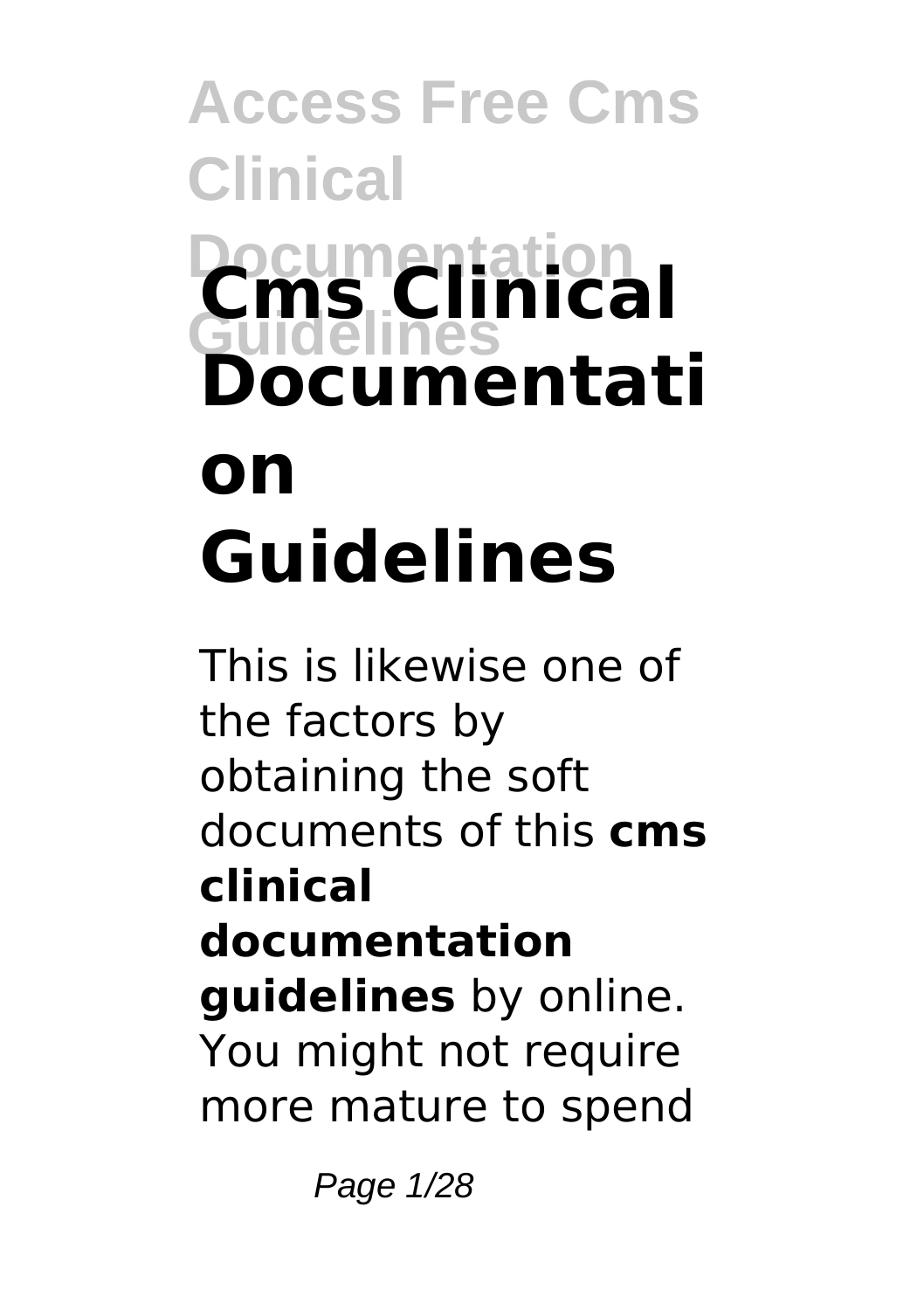to go to the books<sup>n</sup> instigation as capably as search for them. In some cases, you likewise get not discover the revelation cms clinical documentation guidelines that you are looking for. It will unquestionably squander the time.

However below, gone you visit this web page, it will be as a result unconditionally easy to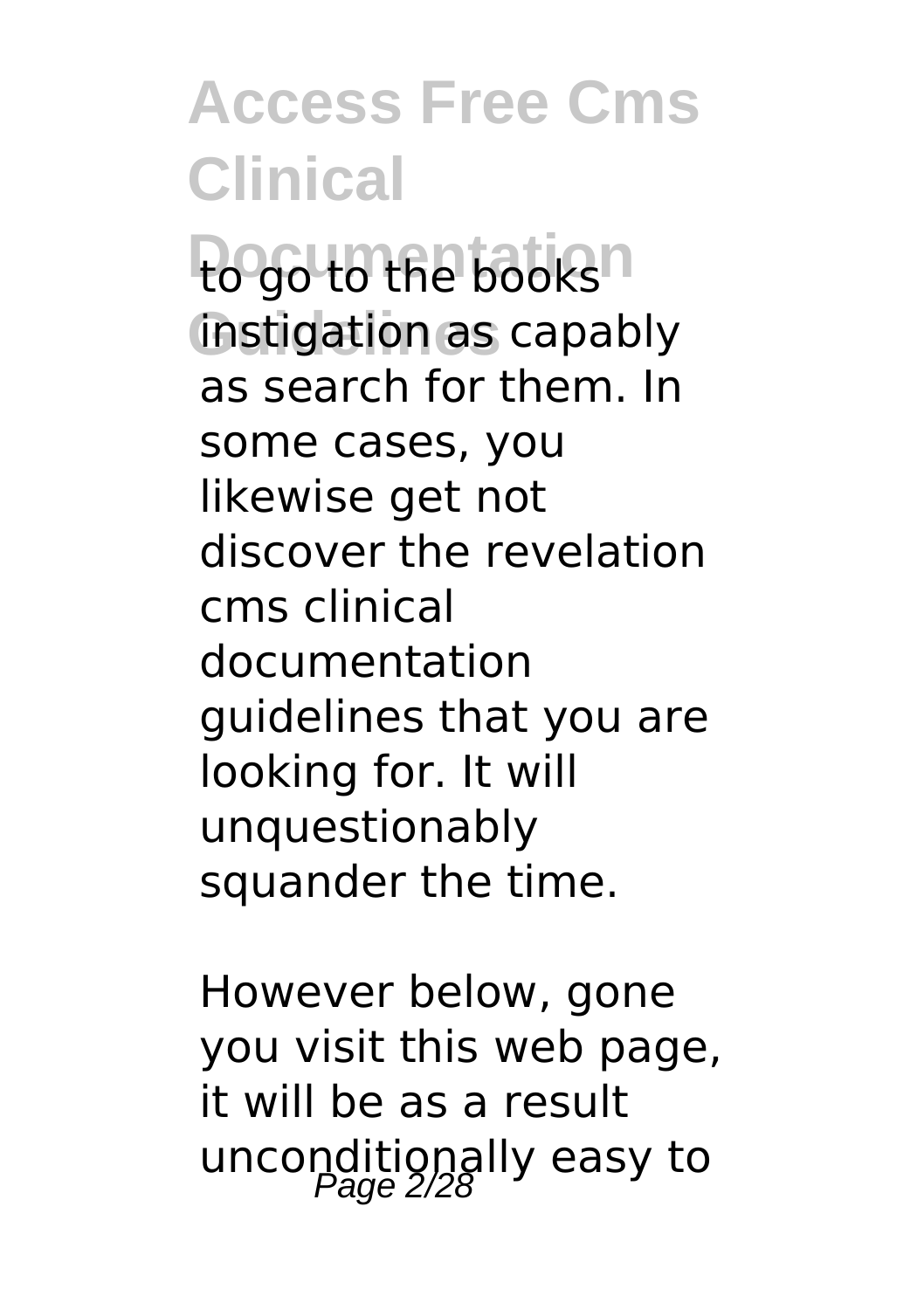**Det as with ease as** download guide cms clinical documentation guidelines

It will not agree to many era as we run by before. You can attain it even if perform something else at house and even in your workplace. as a result easy! So, are you question? Just exercise just what we have enough money below as without difficulty as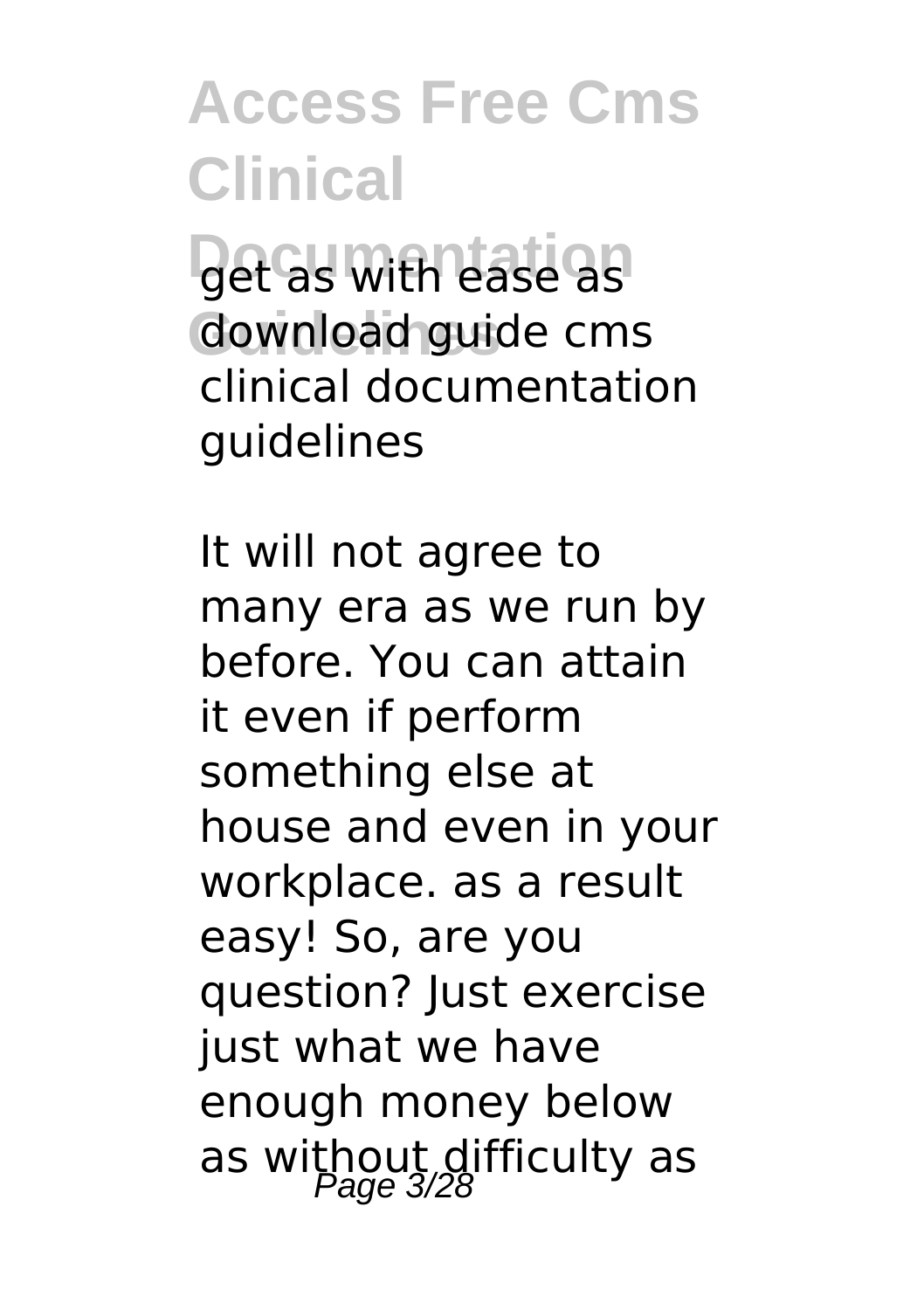**Documentation** review **cms clinical Guidelines documentation guidelines** what you in the manner of to read!

The Kindle Owners' Lending Library has hundreds of thousands of free Kindle books available directly from Amazon. This is a lending process, so you'll only be able to borrow the book, not keep it.

Page 4/28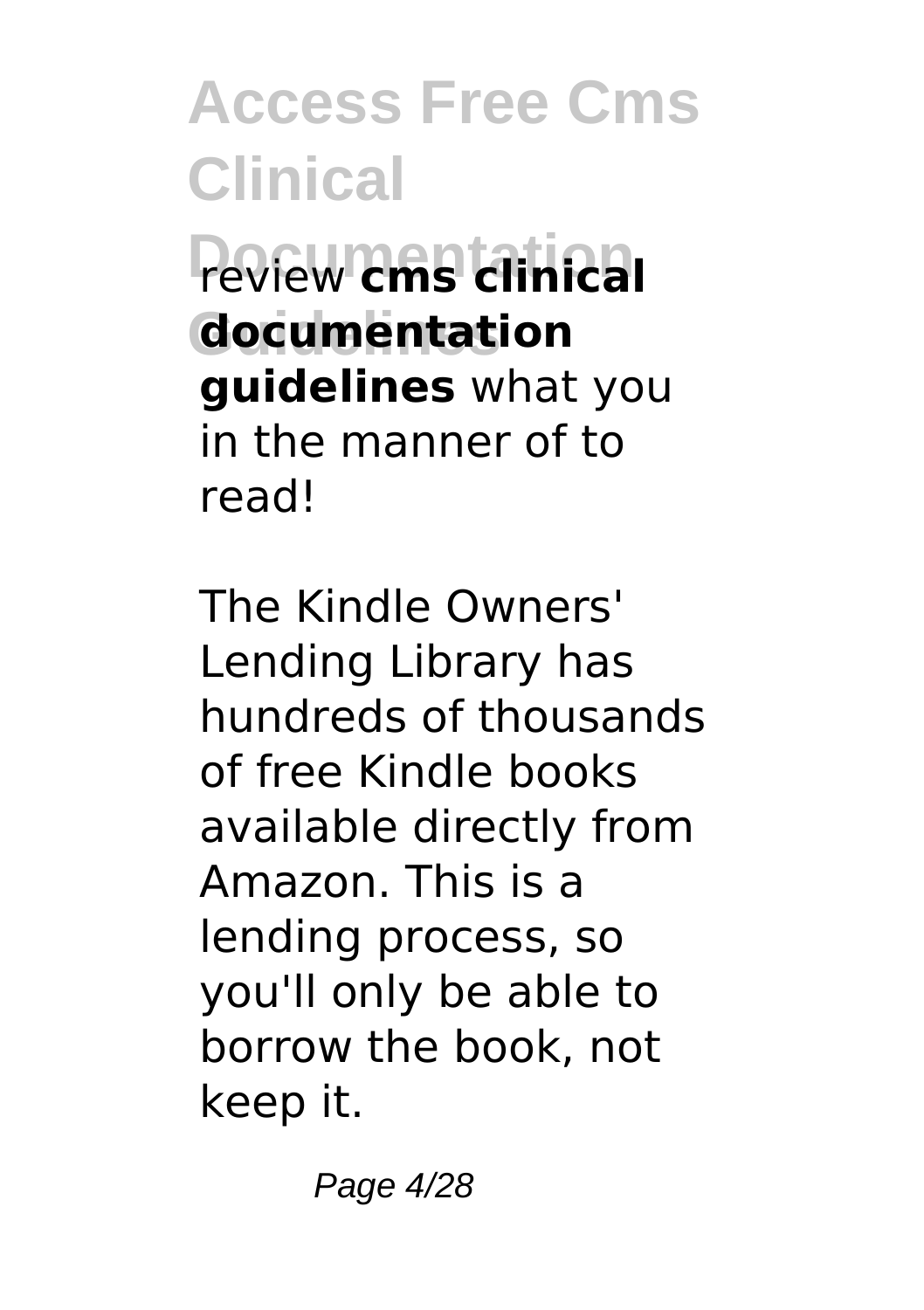**Access Free Cms Clinical** *<u>Resignation</u>* **Documentation Guidelines** Providers should submit adequate documentation to ensure that claims are supported as billed. For more information, please refer to Complying With Medical Record Documentation Requirements Fact Sheet (PDF) and the CERT Outreach & Education Task Forces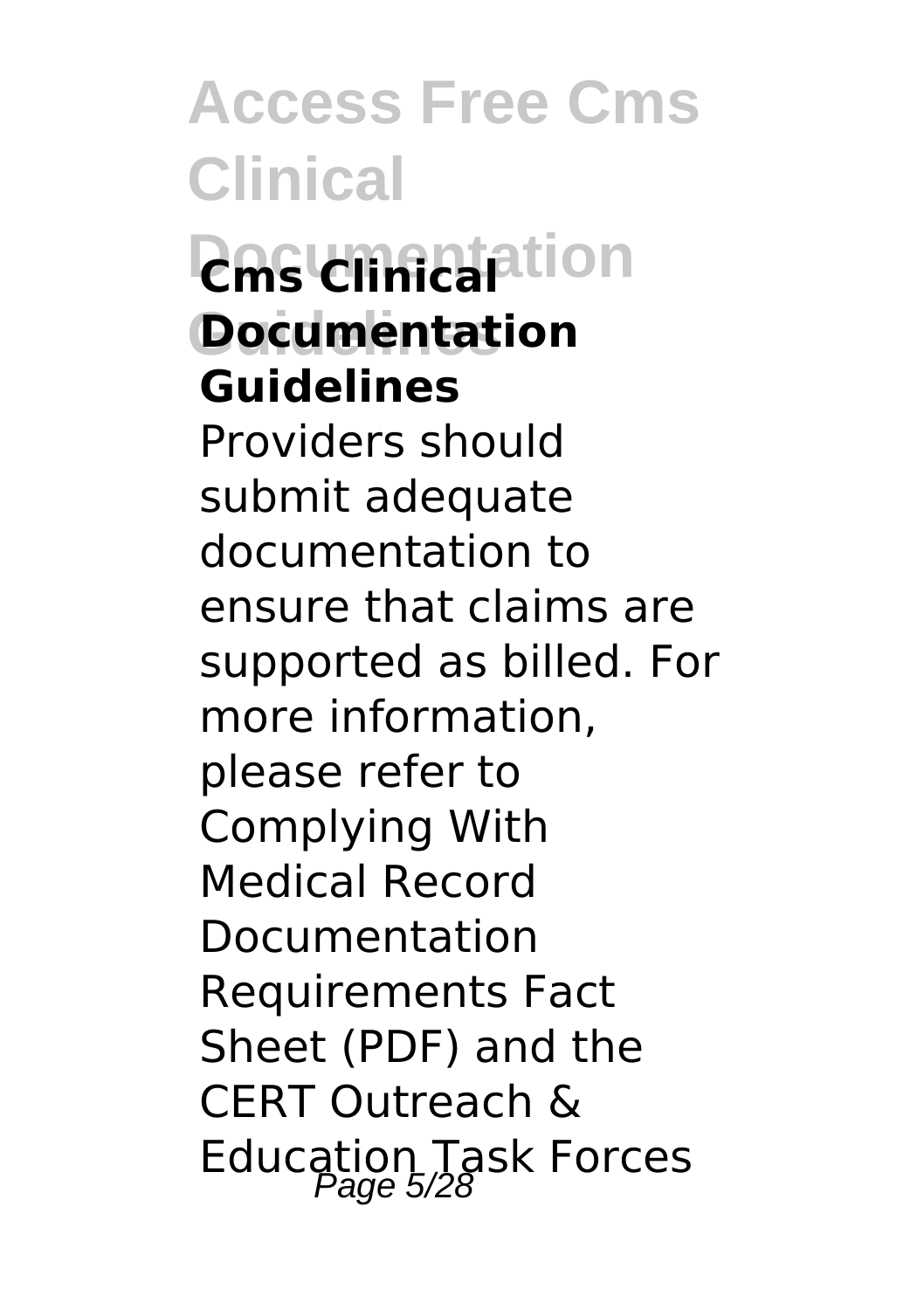**Access Free Cms Clinical** Webpage.ntation **Guidelines Medical Records Documentation | CMS** Providers are responsible for documenting each patient encounter completely, accurately, and on time. Because providers rely on documentation to communicate important patient information, incomplete and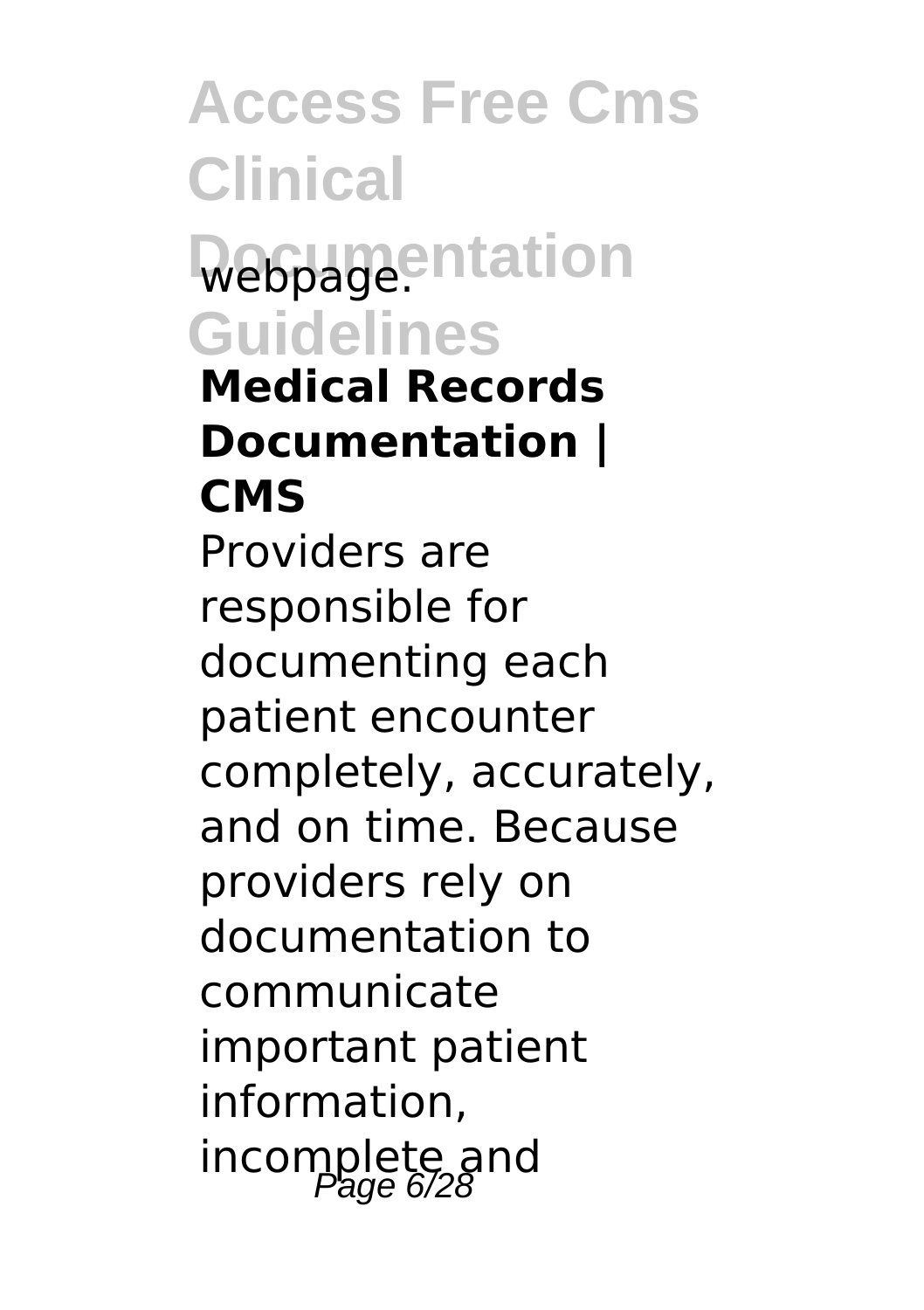**haccuratentation** documentation can result in unintended and even dangerous patient outcomes.

#### **Documentation Matters Toolkit | CMS**

The Medicare Program Integrity Manual, Chapter 3, Section 3.2.3.3, "Third-Party **Additional** Documentation Request" states: The treating physician,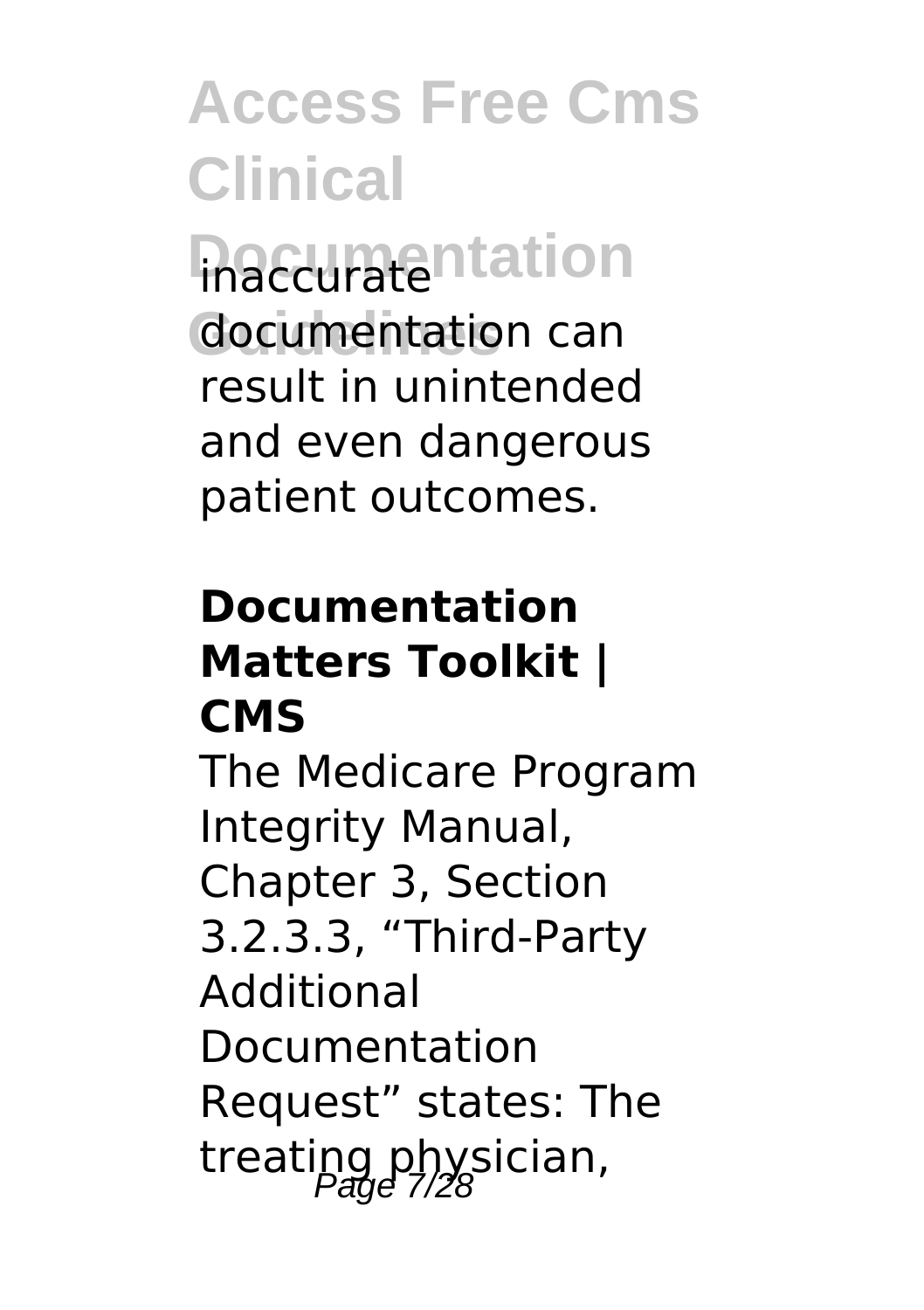another clinician,<sup>on</sup> provider, or supplier should submit the requested. documentation. However, because the provider selected for review is the one whose payment.

**Complying With Medical Record Documentation Requirements** February 16, 2018 - The American College of Physicians (ACP)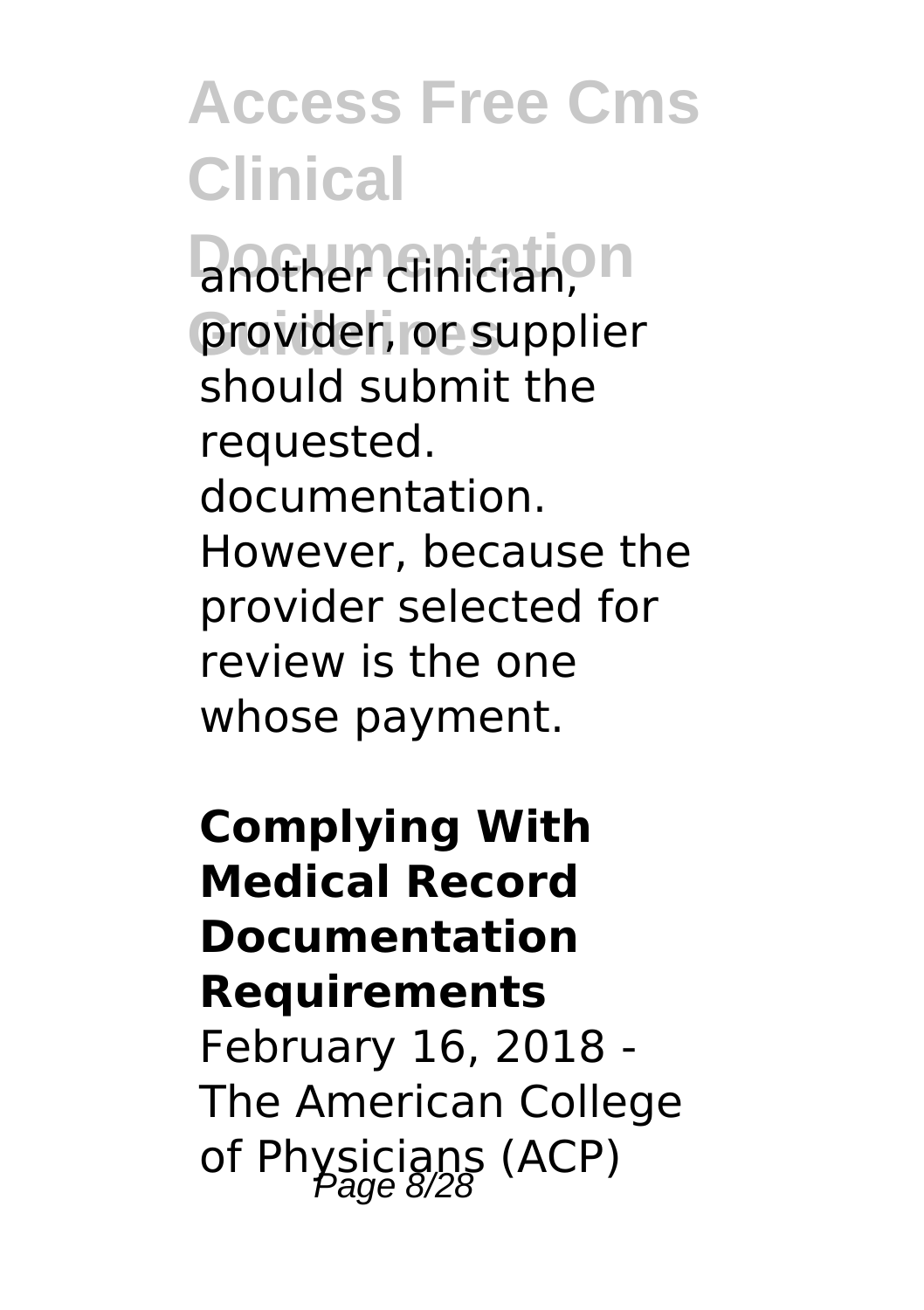*<u>recently</u>* applauded a **CMS** decision to change EHR clinical documentation requirements. Teaching physicians can now verify medical student ...

### **CMS Modifies E/M EHR Clinical Documentation Requirements** As part of our Patients over Paperwork Initiative, Medicare is simplifying<br><sup>9/28</sup>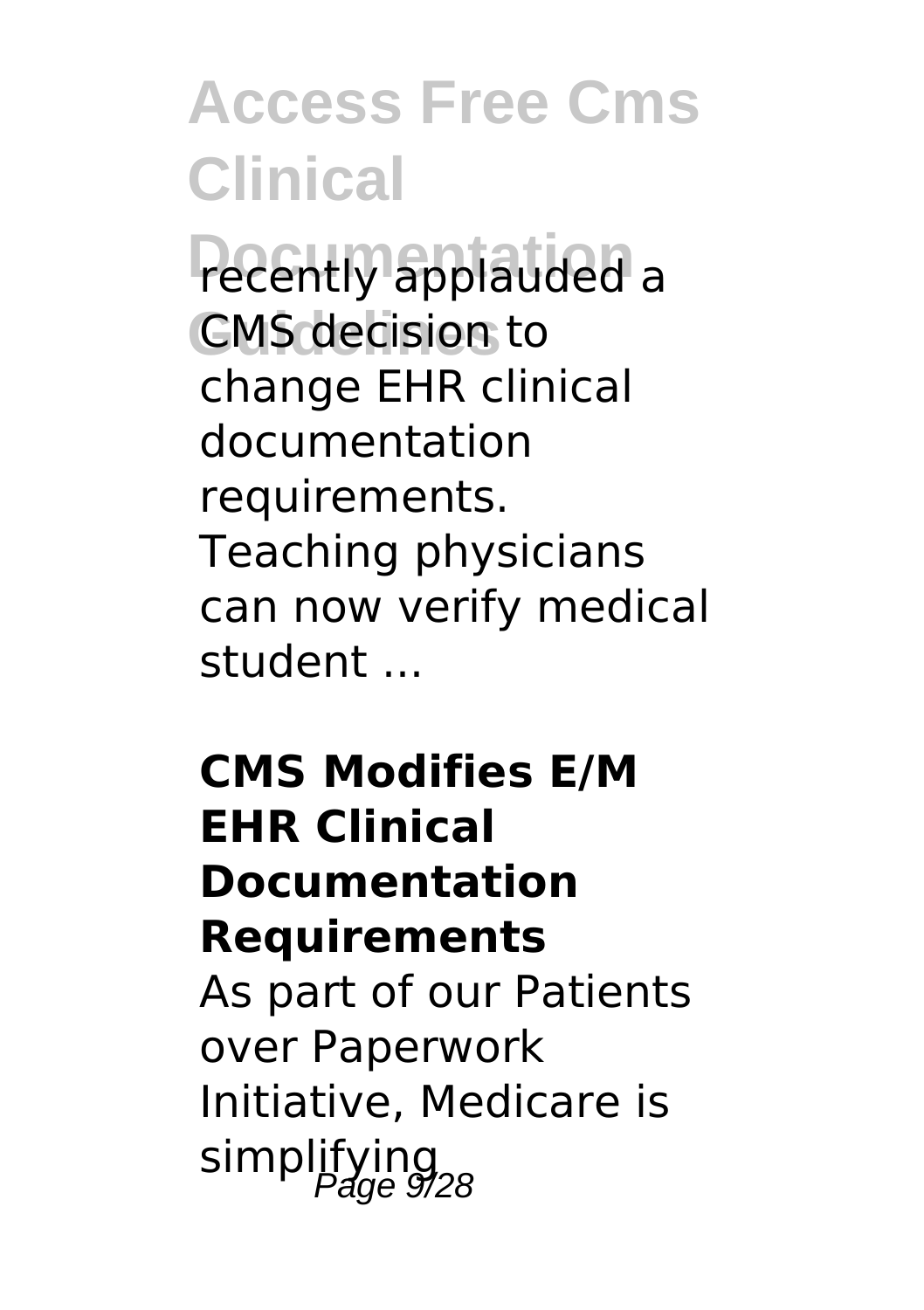**Documentation** documentation requirements so that you spend less time on paperwork, allowing you to focus more on your patients and less on confusing and timeconsuming claims documentation. We've made some important changes already. We need your suggestions on where to focus next.

**Simplifying Documentation Requirements | CMS**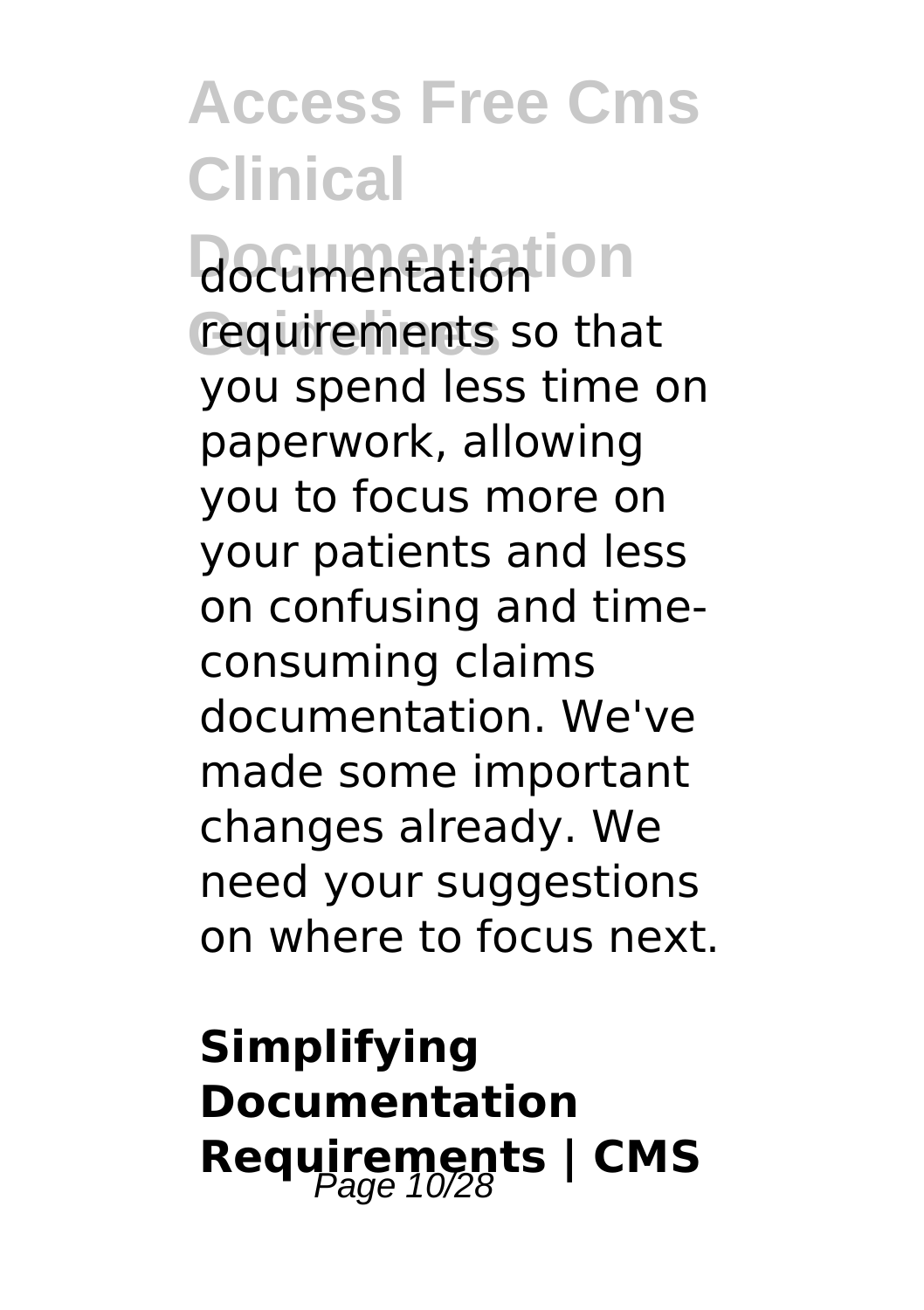**Electronic Clinical**<sup>n</sup> **Quality Measures** (eCQM) Requirements For 2020 eCQM requirements, CMS has reduced the number of eCQMs available from 16 to eight. Participants must report on four eCQMs. The reporting period has also been changed to a self-selected calendar quarter of 2019. More information can be found on the CQMs Basics page.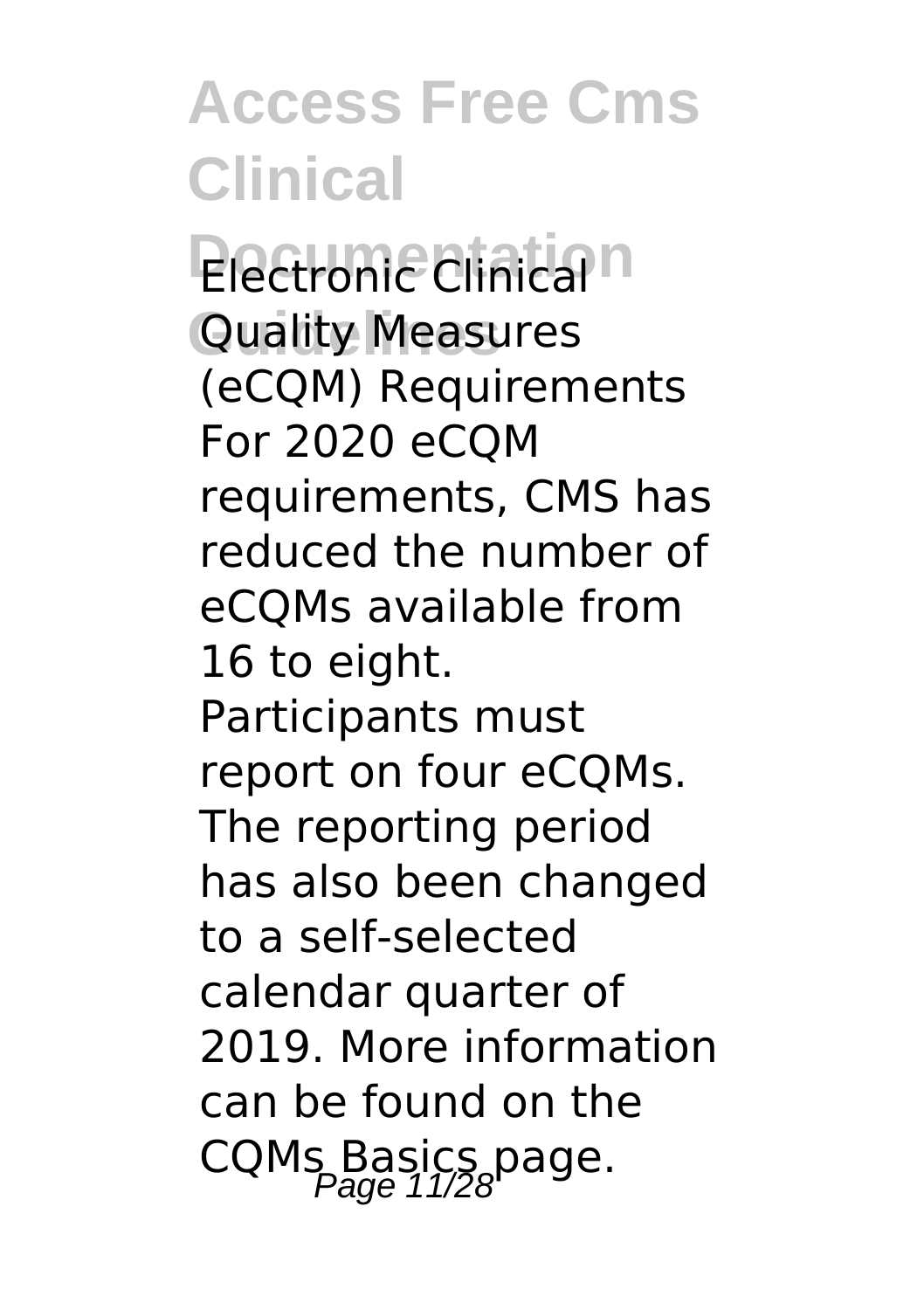**Access Free Cms Clinical Hardship**<sup>...</sup>...tation **Guidelines 2020 Program Requirements Medicare | CMS** Document in appropriate office records and/or hospital records each time a covered Medicare service is provided When providing concurrent care for hospital or custodial care facility patients, physicians should identify his/her... Write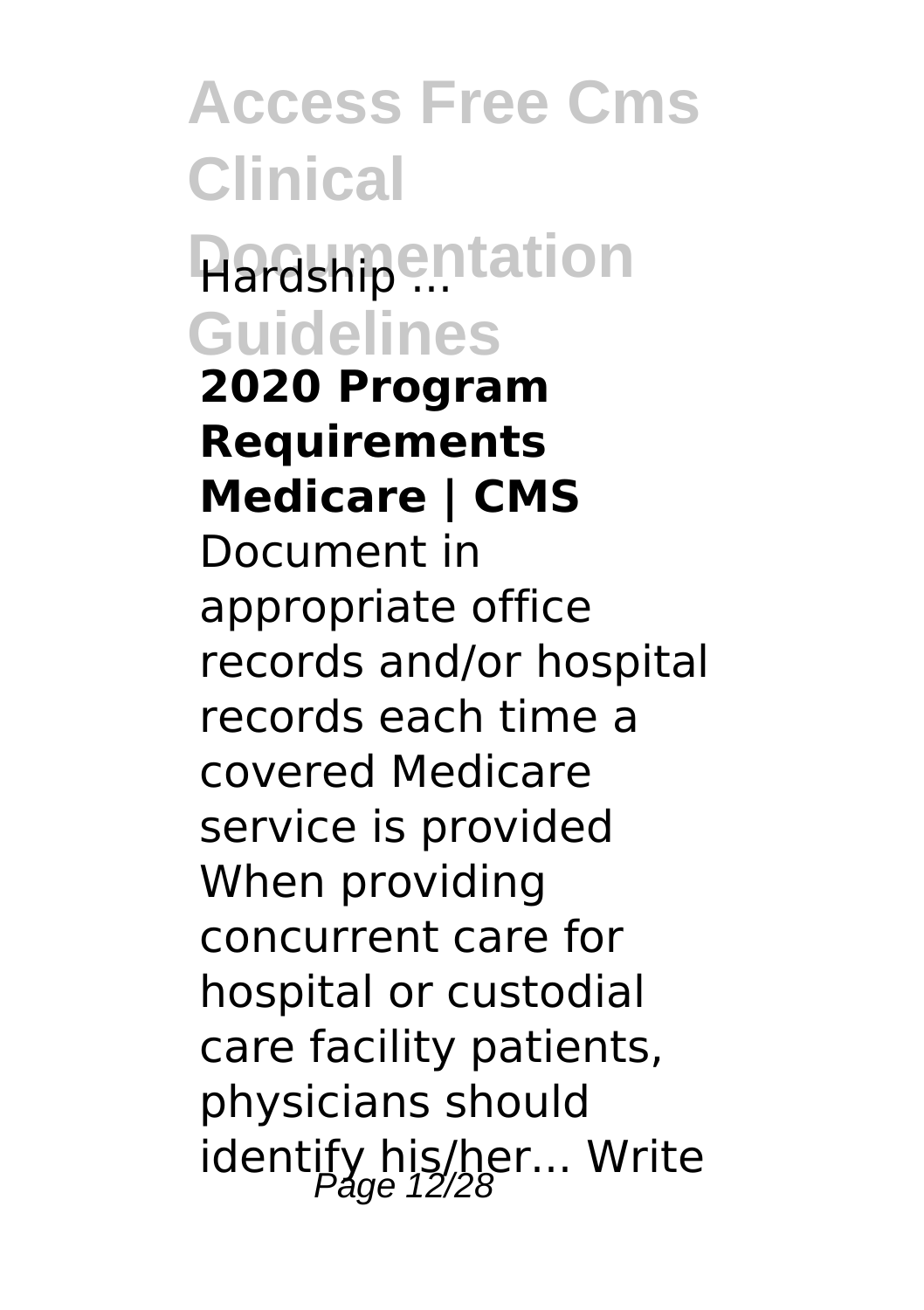medical information legibly and sign each entry with a legible ...

### **Documentation Guidelines for Medicare Services - JE Part B ...**

A federal government website managed and paid for by the U.S. Centers for Medicare & Medicaid Services. 7500 Security Boulevard, Baltimore, MD 21244 CMS & HHS Websites [CMS Global<br>Page 13/28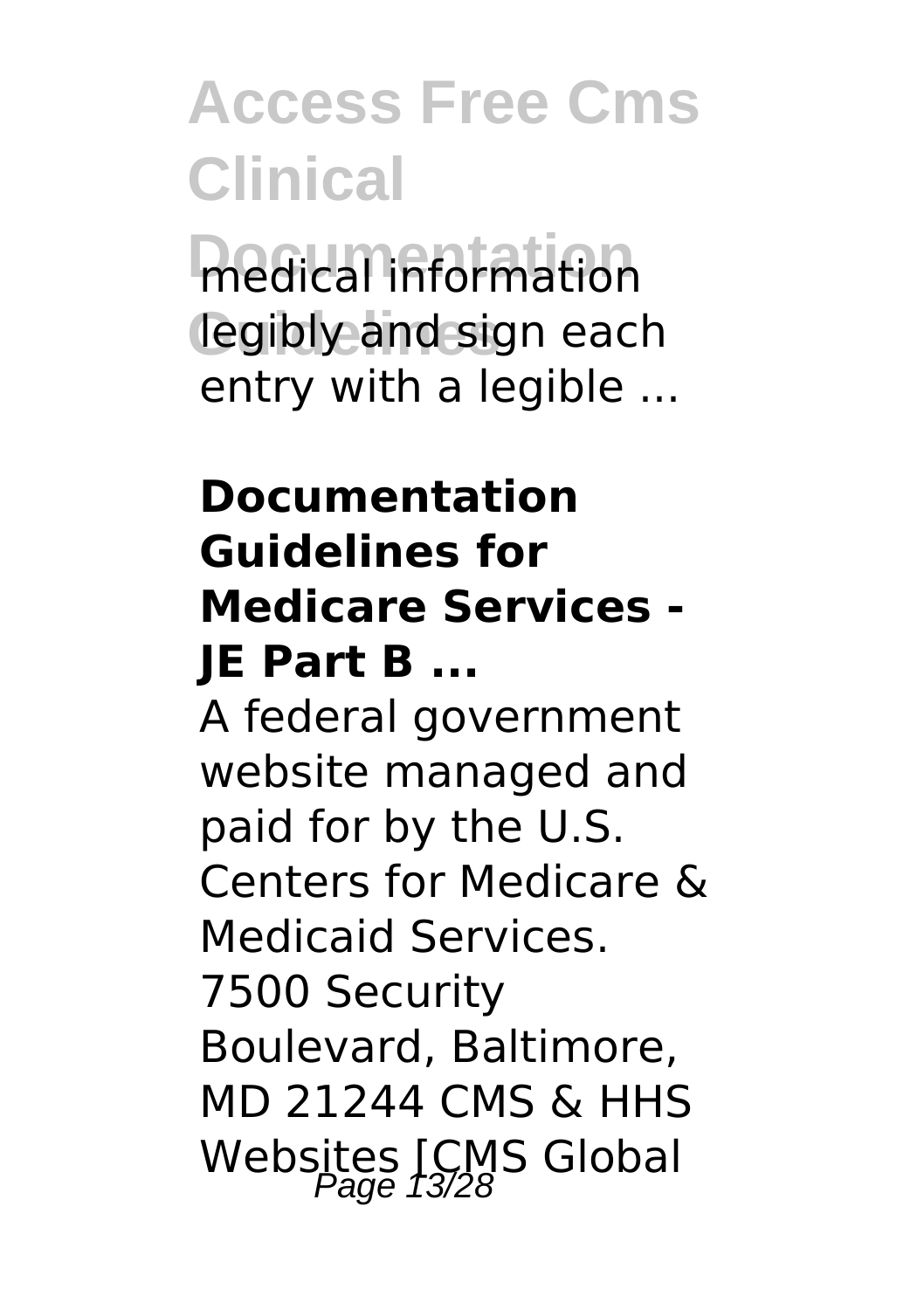### **Footer] Medicare.gov Guidelines**

**ICN006764 | CMS** CMS Administrator Announces Proposal to Spur Innovation for America's Seniors, Participates in Roundtable Discussion Among Health Industry Leaders in Minneapolis Home A federal government website managed and paid for by the U.S. Centers for Medicare & Medicaid Services. 7500 Security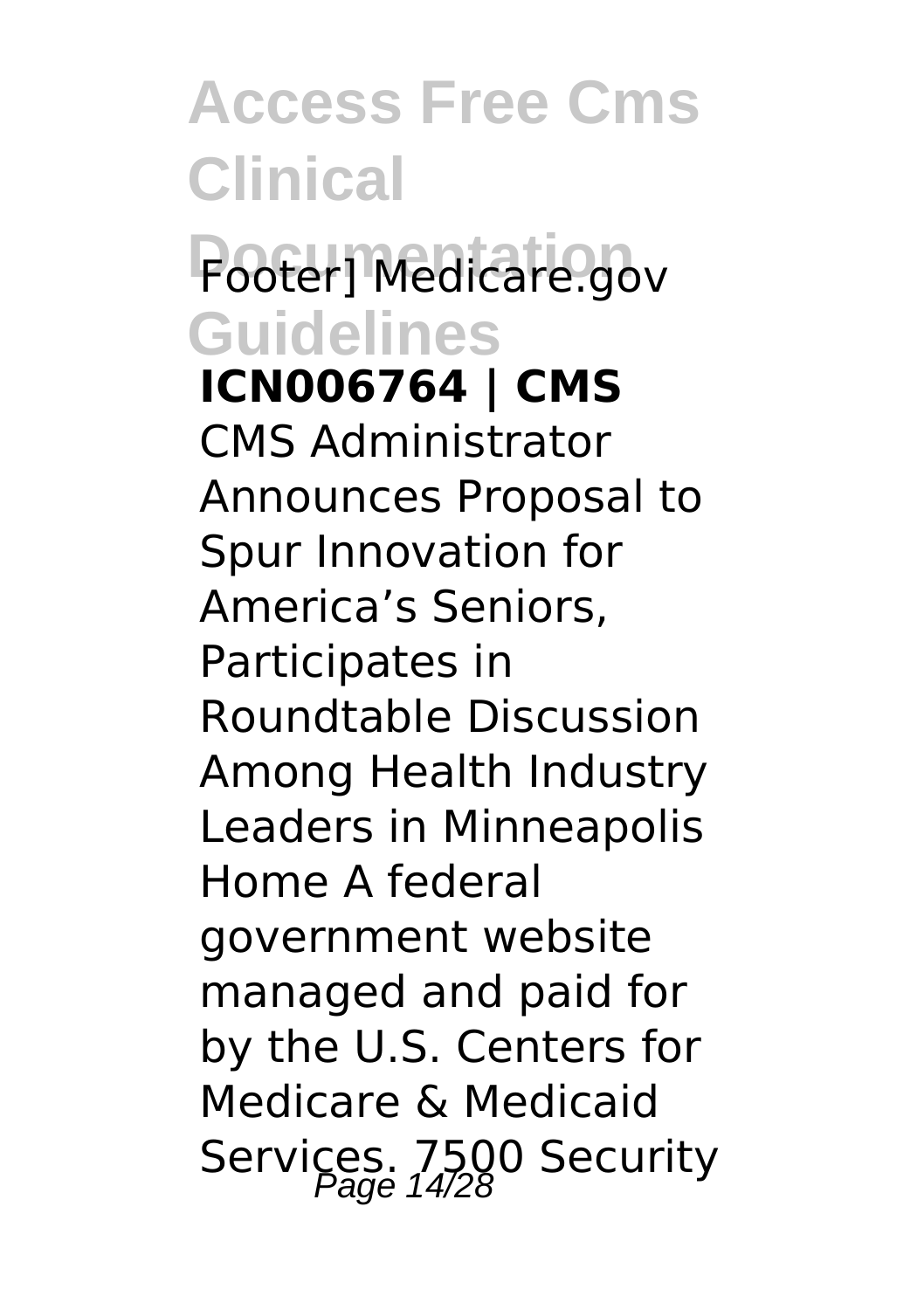# **Access Free Cms Clinical** Boulevard, Baltimore, **Guidelines** MD 21244

#### **Regulations & Guidance | CMS**

CMS indicates that the use of both is certainly allowed within documentation. Additionally, there is an additional resource available from CMS, titled the Program Integrity Issues in Electronic Health Records. CMS indicates the following regarding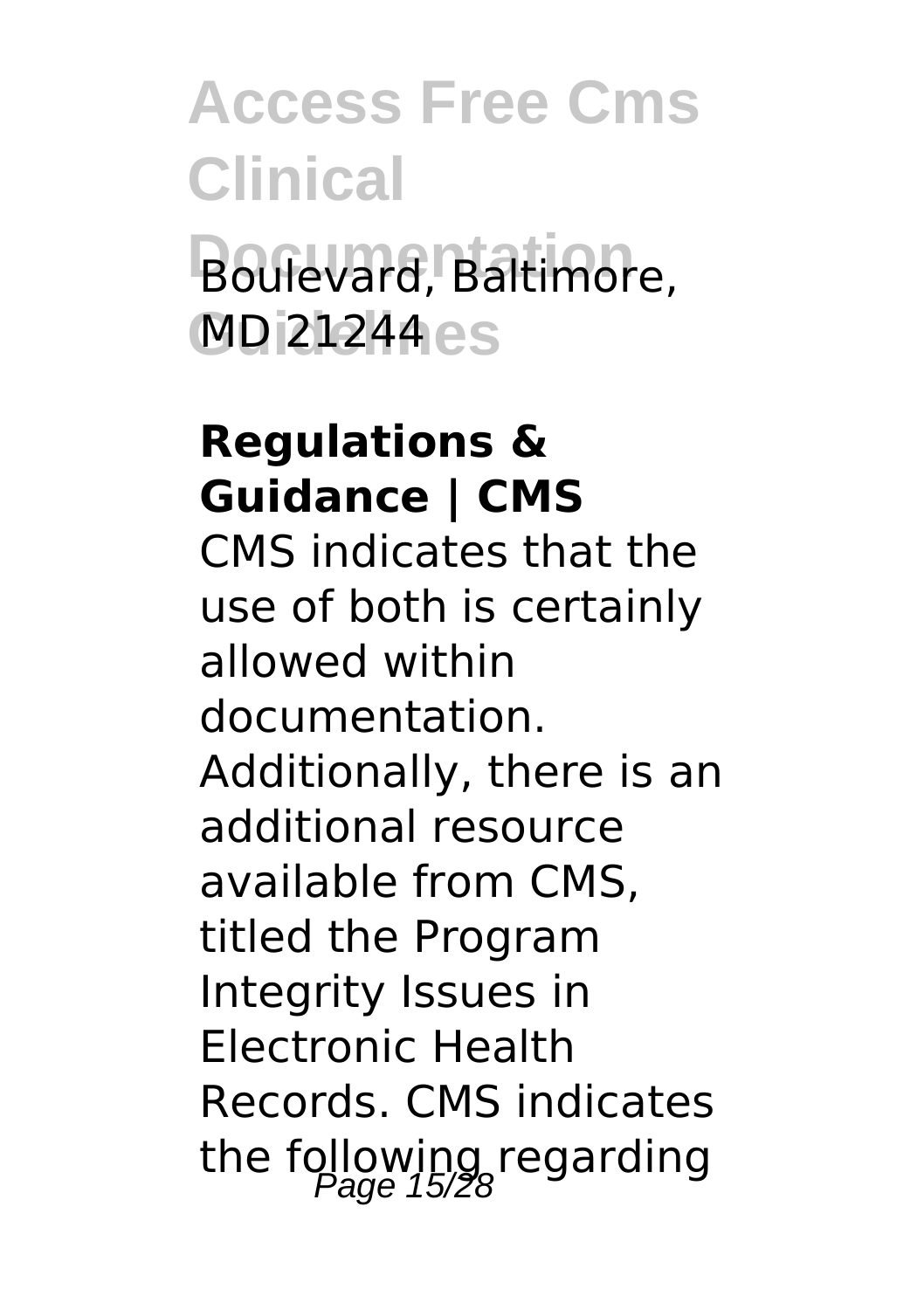# **Access Free Cms Clinical** the use of both ion techniques: s

### **Copying and Pasting: The Real Rules Prevail - RACmonitor**

They may include: If the dosage for the drug under review is outside the allowed amount per the drug compendium, submit documentation to support the medical necessity of this dose variance (i.e. Clinical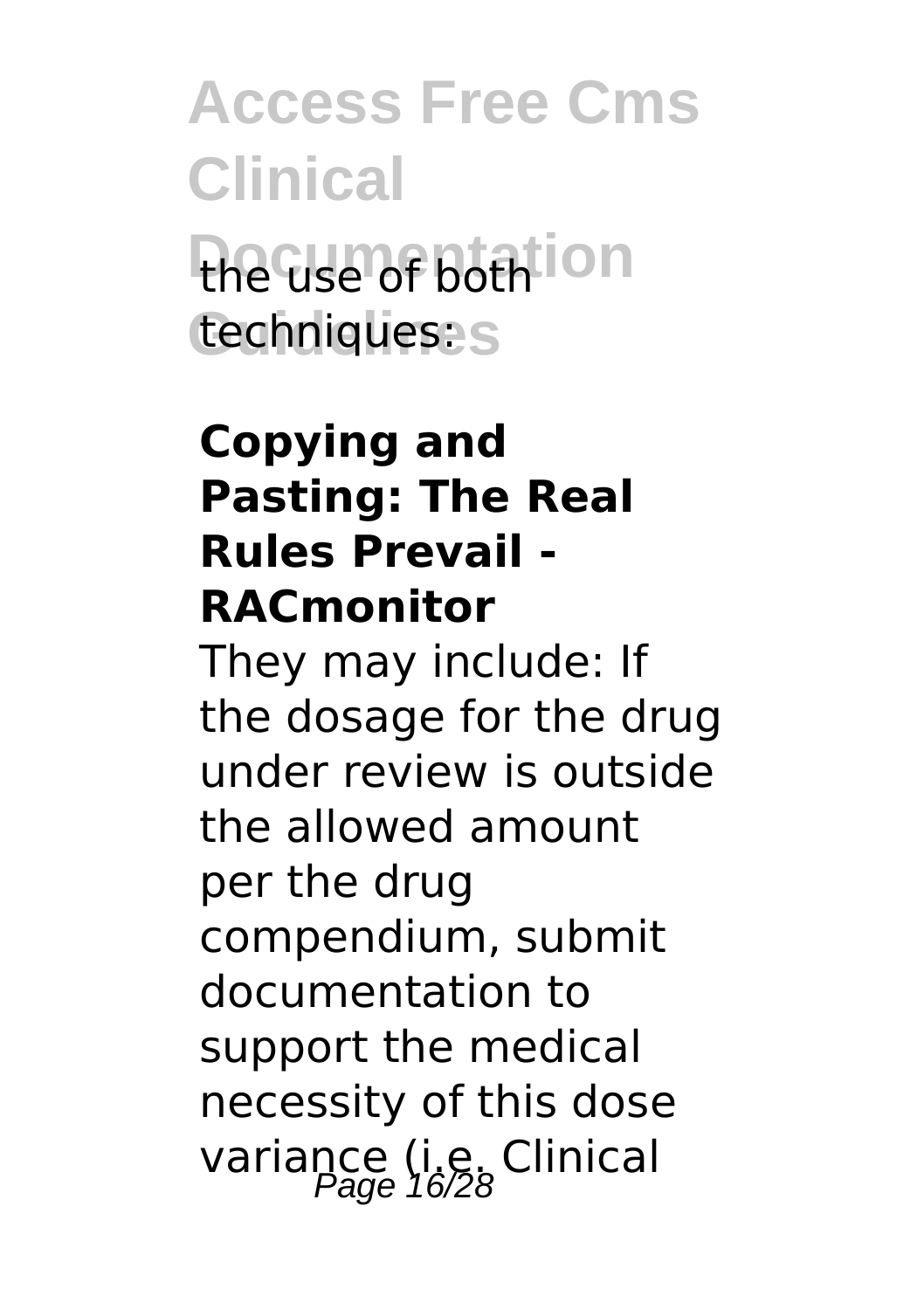**Documentation** trial, article, studies, etc.) Multiple CMS contractors are charged with completing reviews of medical records.

### **Drugs, Biologicals and Injections Documentation ... - Medicare** fraud. We also reviewed guidance documents and policies on EHRs and fraud vulnerabilities that CMS and its<br>Page 17/28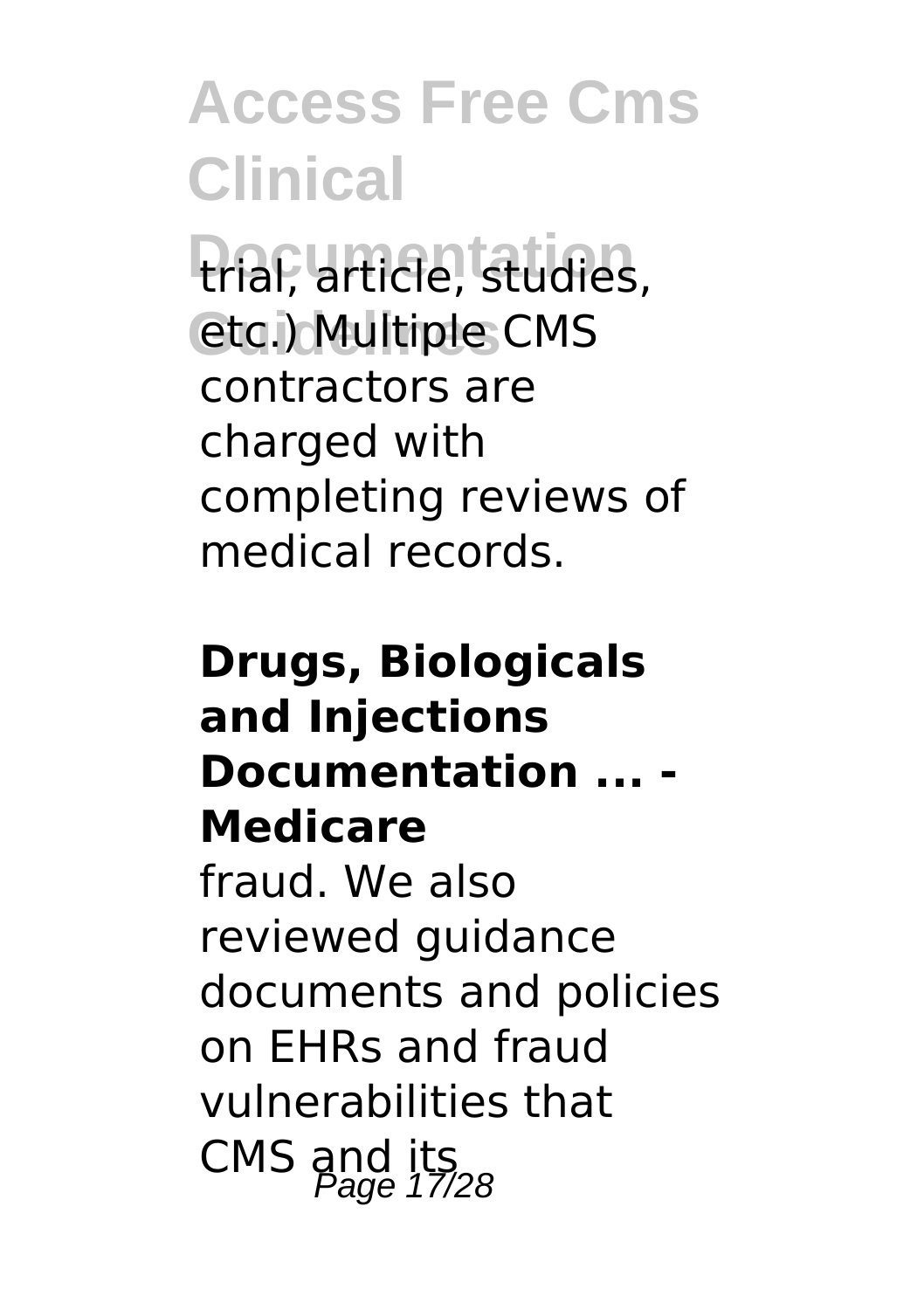**Contractors** released for health care providers. Lastly, we reviewed documents on EHRs and Medicare claims that CMS provided to its contractors. WHAT WE FOUND . CMS and its contractors had adopted few program integrity practices specific to ...

**Department of Health and Human** Services<sub>18/28</sub>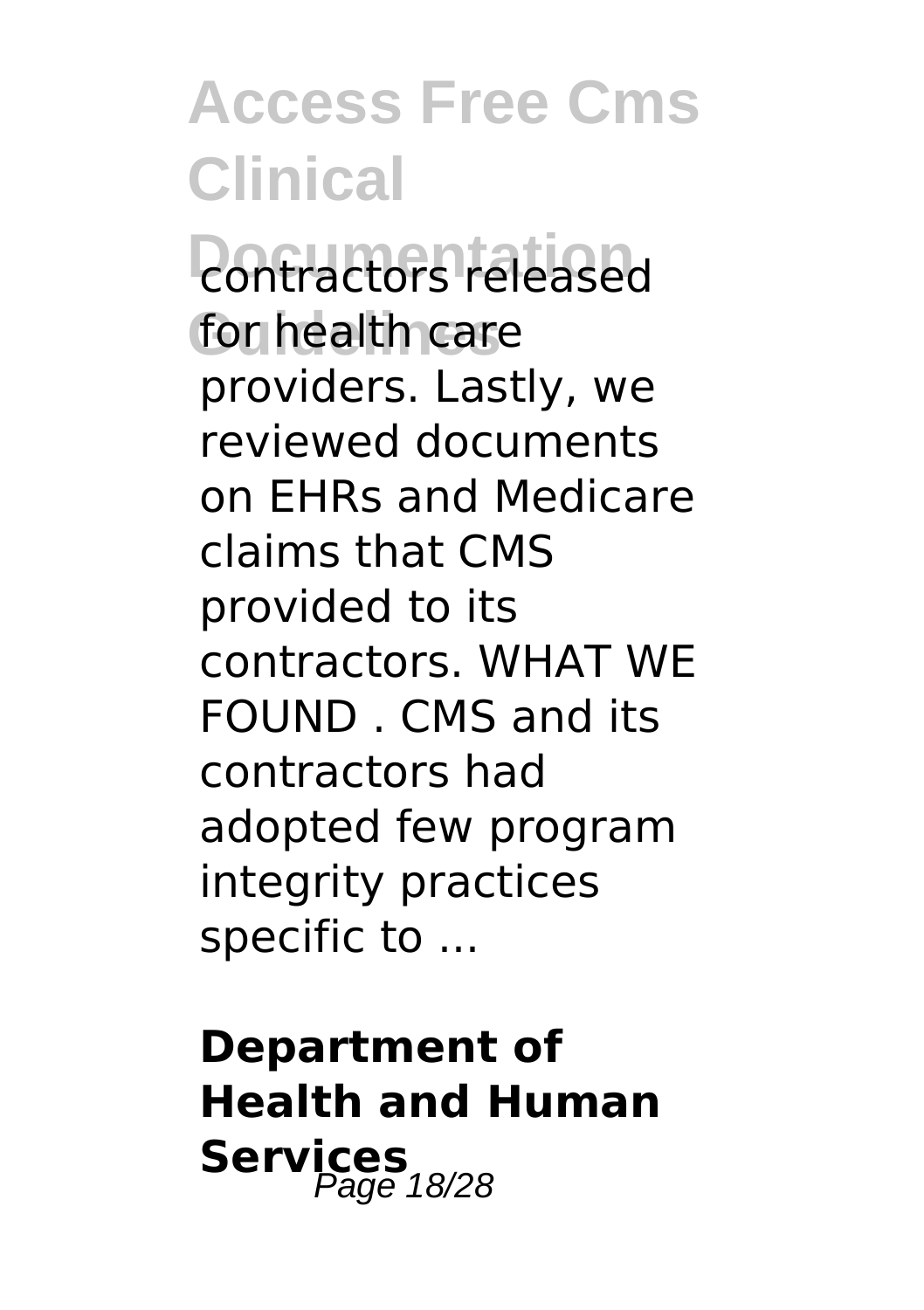**Documentation** Check. Documentation Requirements. Documentation is for the correct beneficiary. Documentation contains a valid and legible signature. Documentation clearly identifies the person performing the service (including title, education background, credentials) Documentation clearly demonstrates session start and stop times and/or total time spent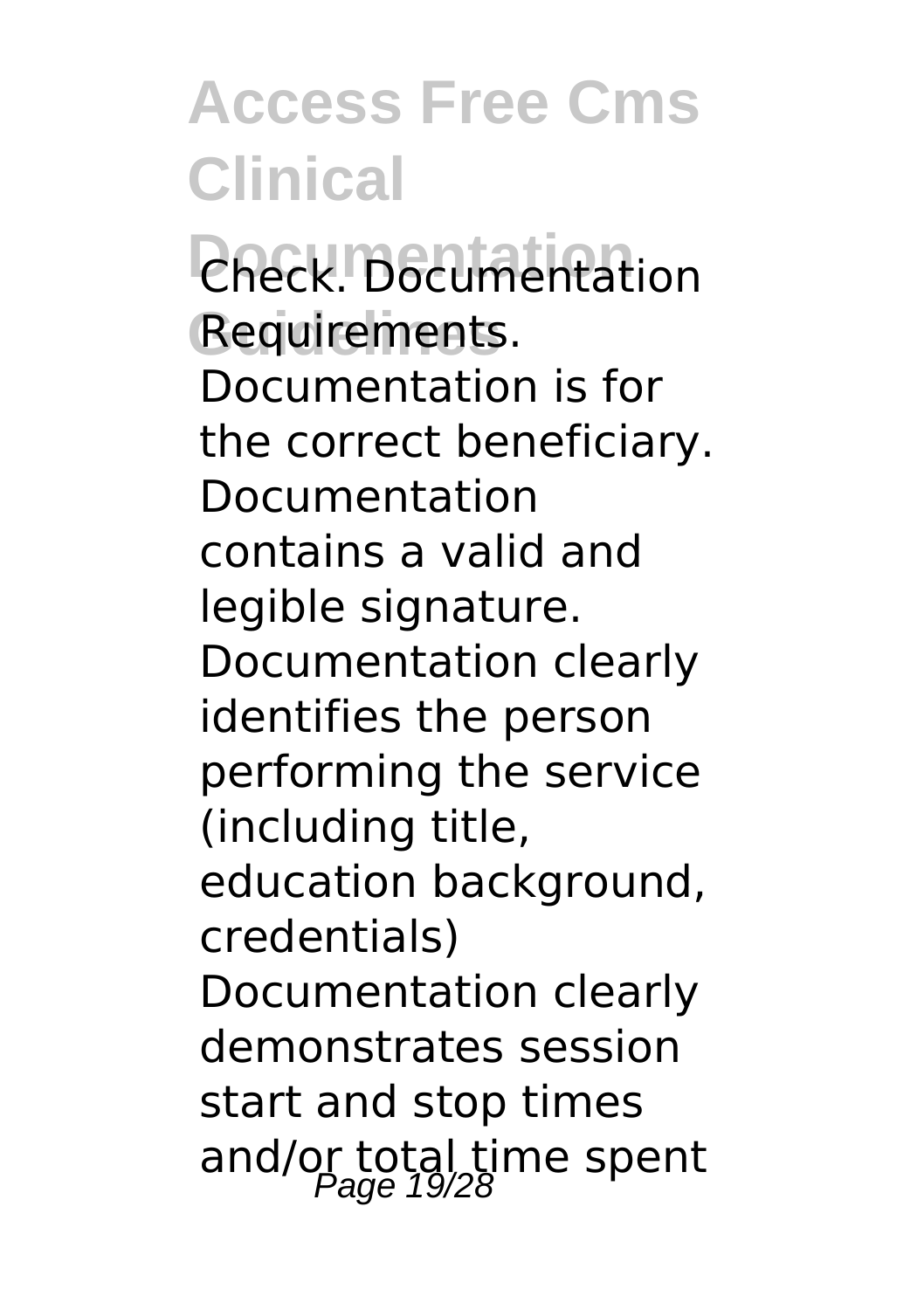**Access Free Cms Clinical providing ntation** psychotherapy services to the beneficiary.

#### **Checklist: Psychotherapy Services Documentation**

CMS information about the MIPS Improvement Activity for participation in a COVID-19 clinical trial. CMS resource provides additional guidance to physicians. In an MLN matters article (PDF),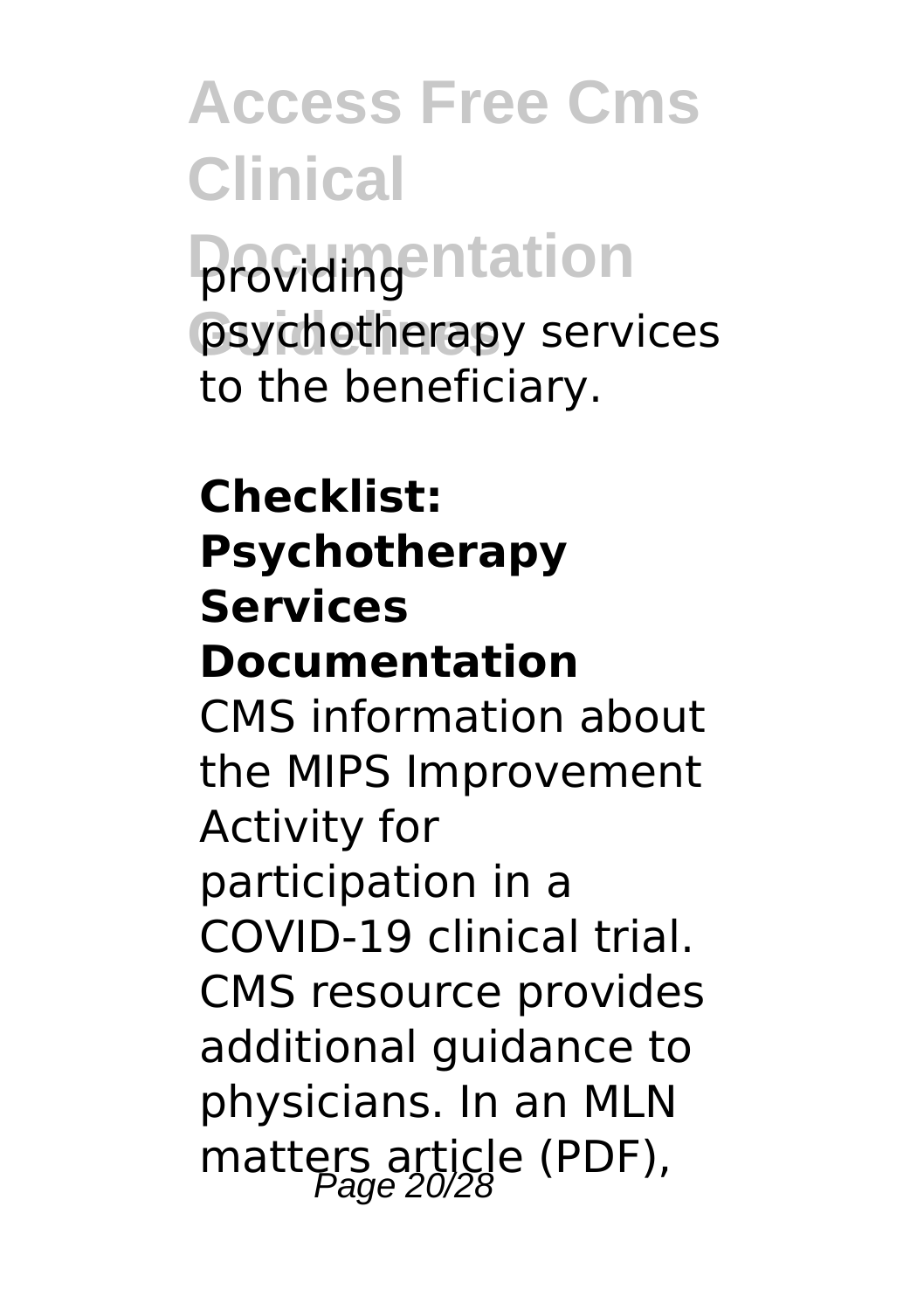**D. obtaining new order** from a physician and new medical necessity documentation. CMS guidance:

### **CMS payment policies & regulatory flexibilities during ...** CMS requires that a qualified healthcare provider identify all chronic conditions and severe diagnoses for each patient, to substantiate a "base year" health profile for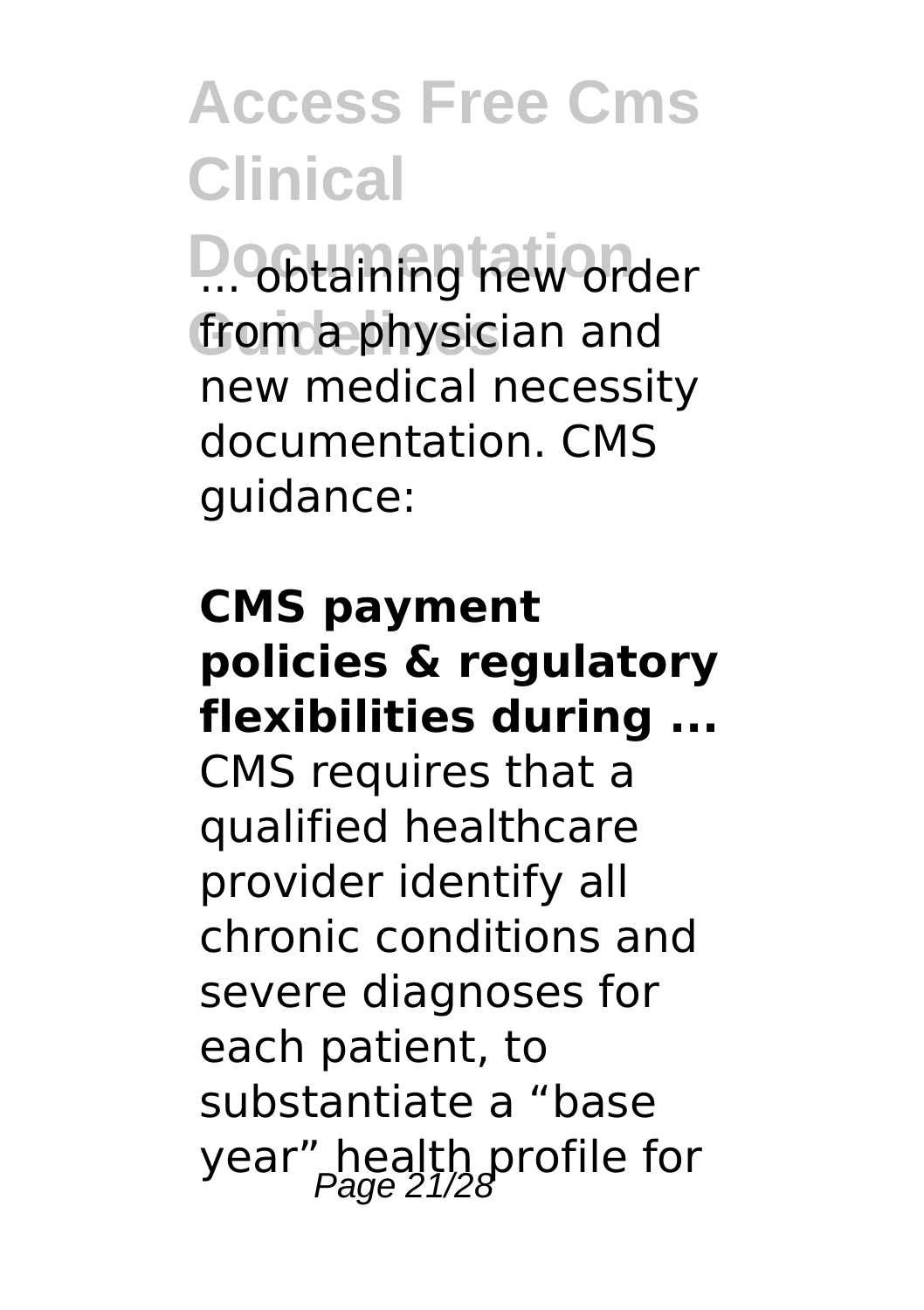those individuals.<sup>n</sup> Documentation in the medical record must support the presence of the condition and indicate the provider's assessment and plan for management of the condition.

### **Medicare Risk Adjustment & HCC Clinical Documentation ...** CMS made two changes to E/M documentation and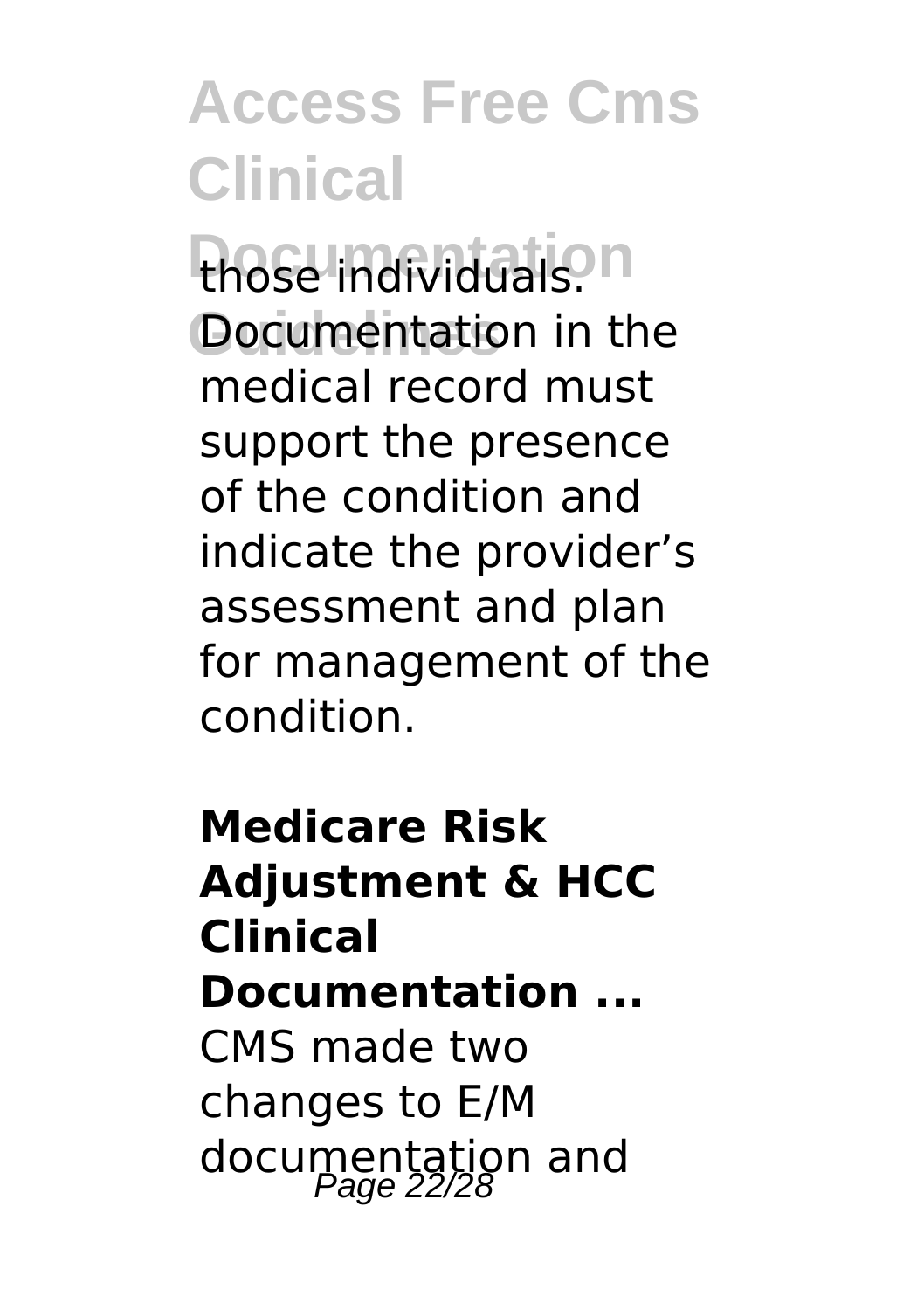*<u>Doding</u>* effective<sup>Ion</sup> January 1, 2019: 1. The physician/nonphysician practitioner will no longer be required to document the medical necessity of a home care visit versus an office visit. Documenting the medical necessity for a visit, regardless of patient location, remains a requirement for payment.

# **Documentation and**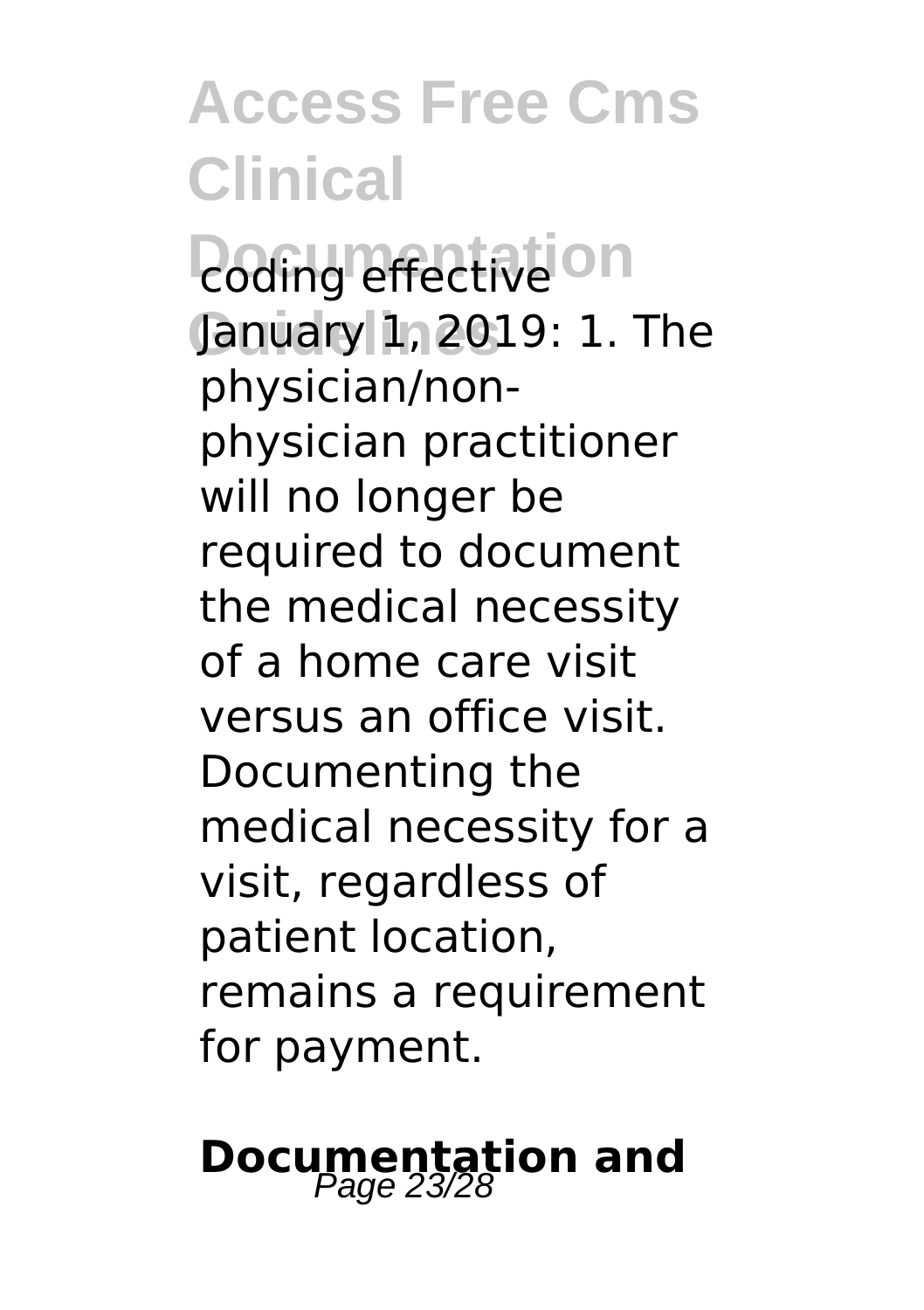**Documentation Coding Handbook: Guidelines Palliative Care** Clinical practice guidelines are resources\* for Humanacontracted physicians and other Humanacontracted healthcare professionals. Humana has adopted the following guidelines: Adult immunizations. Centers for Disease Control and Prevention (CDC) Recommended immunization schedule for adults aged 19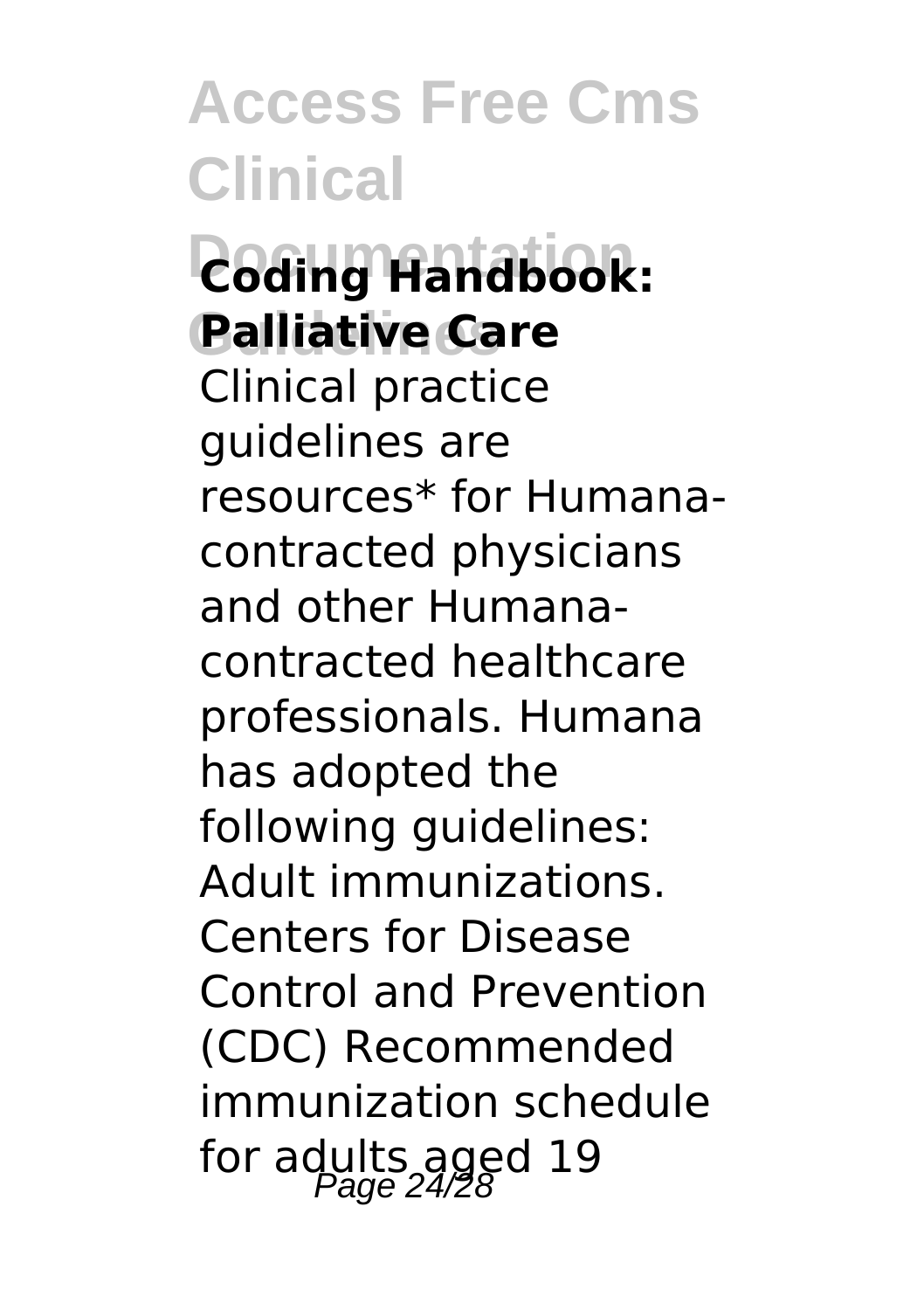# **Access Free Cms Clinical Documentation** years or older, United States 2020<sub>S</sub>

### **Clinical Practice Guidelines for Healthcare Providers - Humana** LCDs are coverage guidelines developed by the local Medicare Administrative Contractor (MAC) to provide rules either for determination of coverage in absence of a national policy or for

further clarification of a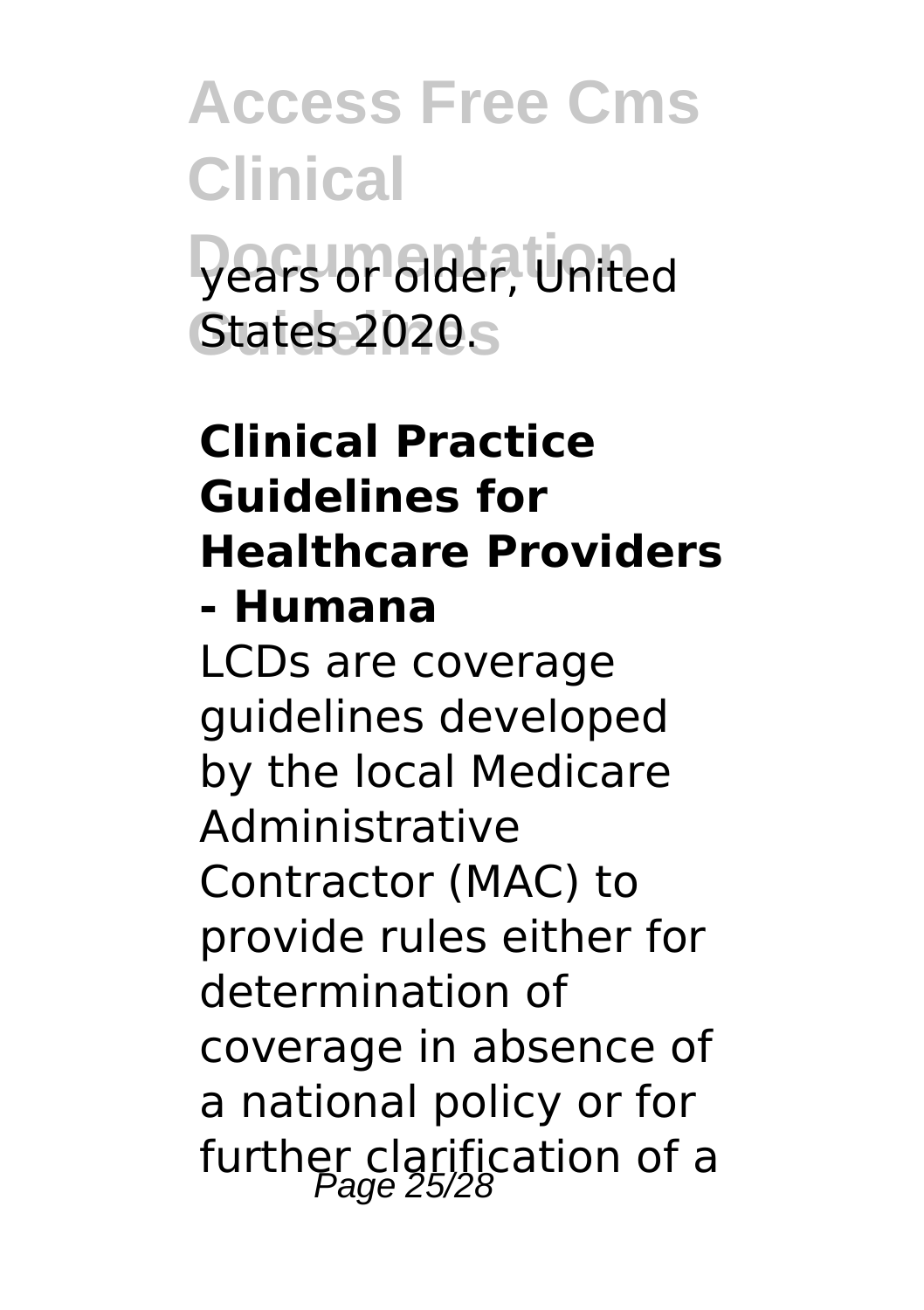**national policy**!ion Providers should be aware of LCDs published by their local contractor. Locate a current LCD on the CMS Web site

### **Medicare Coverage Policies: Speech-Language Pathology** ADDENDUM ITEMS •Hospital documentation present in the clinical record shall validate response(s) where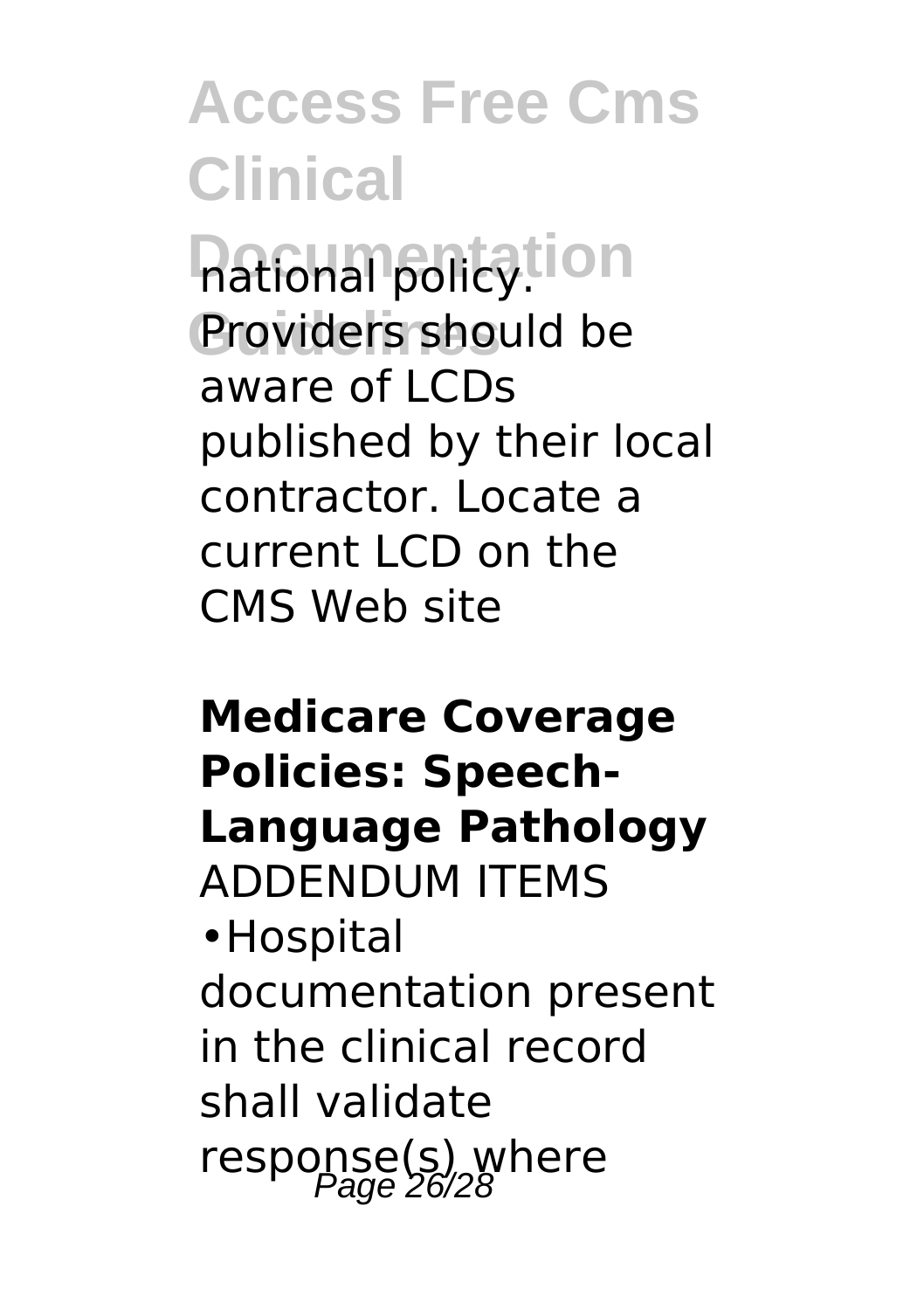**appropriate on the** MDS 3.0 that reflects the resident's hospital stay prior to admission, if the dates are within the observation period that ends on the ARD date. • The ARD date is the last day of the MDS observation period.

Copyright code: d41d8 cd98f00b204e9800998 ecf8427e.

Page 27/28